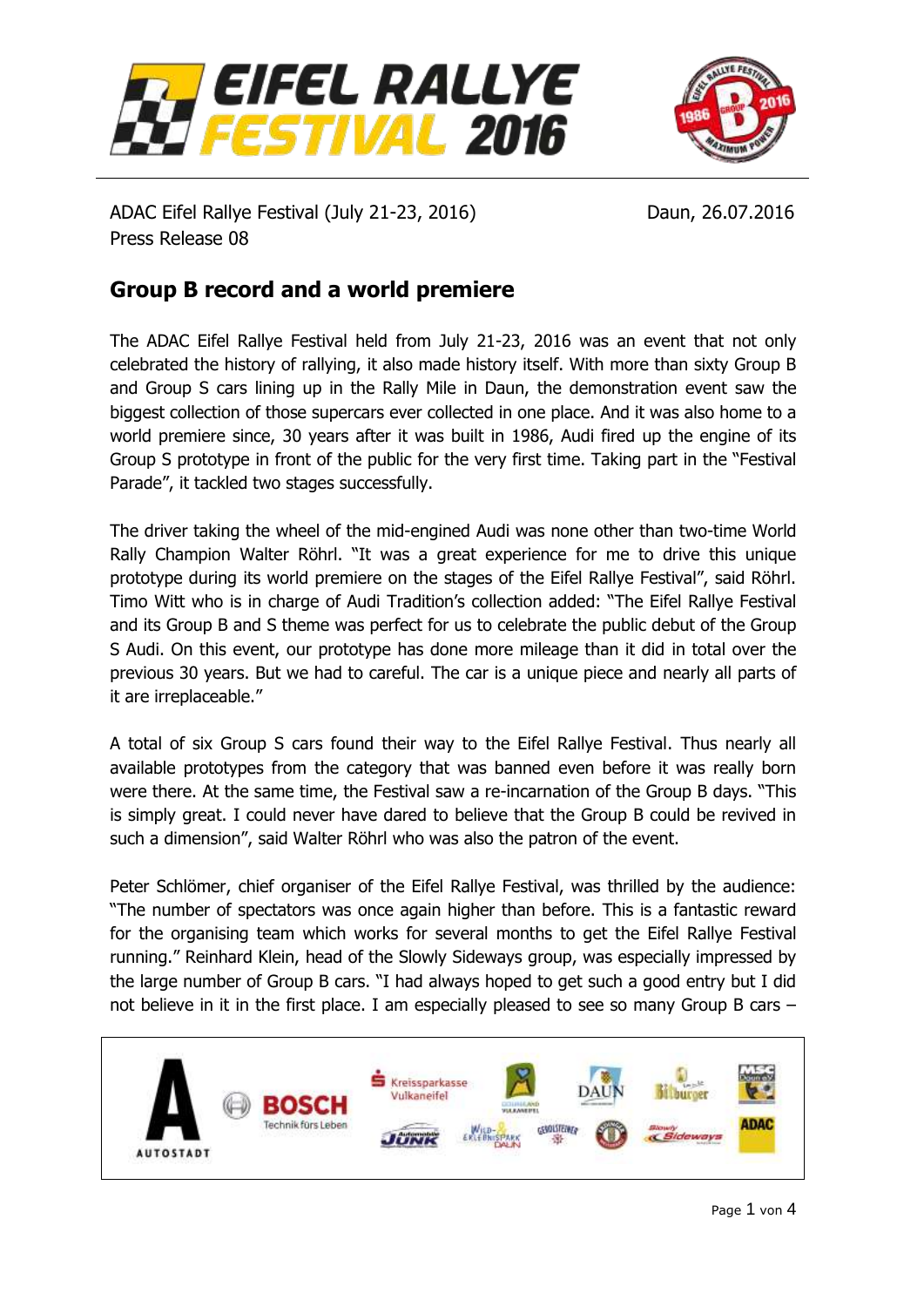



originals and replications – side by side on this event." Christian Geistdörfer, former codriver to Walter Röhrl and nowadays part of the organising team, says: "We have once again set new standards – the only thing that we still have to work on is the weather."

The Autostadt in Wolfsburg, a long-term partner of the Eifel Rallye Festival, was equally pleased. Otto F. Wachs, CEO of the Autostadt, said: "The Autostadt is a platform for all brands within the VW Group and here we could show the rally history of the brands Audi, Porsche, Seat, Skoda and VW. Thousands of national and international spectators are the evidence that these historic rally cars remain unforgotten."

Apart from the 150 plus cars entered in the Eifel Rallye Festival there were also some legendary drivers present thus making it an authentic journey in time. Walter Röhrl was joined by another two-time World Rally Champion. This was Miki Biasion who drove a real Group B supercar, a Lancia Delta S4, with his daughter Bettina as navigator. "This is simply fantastic, and there were so many spectators." Stig Blomqvist, 1984 World Rally Champion, also turned the Festival into a family affair. The Swede drove a Ford Sierra Cosworth with his wife Åsa in the co-driver's seat and commented in his typical chatty way: "It was okay". But the smile on his face said more than hundred words could have done. Harald Demuth was re-united with a Audi Sport Quattro S1 prepared by Audi Tradition and said: "This event only deserves superlatives."

#### **Awards for Mazda, Audi, Peugeot and John Davenport**

There might be no sporting competition in the Eifel Rallye Festival, but there were still winners crowned during the Rally Party on Saturday night. A jury of experts had the difficult task of awarding winners in four different categories. After intense consultation, the jury awarded the Mazda RX-7 driven by Yves Loubet as "Best Replication". The prize for the "Best Original" was presented by Bosch Automotive Tradition and given to Wolf-Dieter Ihle and his Audi Sport Quattro. For the "Champion's Choice" award, Walter Röhrl, Miki Biasion, Stig Blomqvist, Yves Loubet and Harald Demuth selected their favourite rally car and this was the Peugeot 205 T16 of Fernando and Dario Garrido. The "Rallying Ambassador" prize was awarded to former co-driver, team manager and author of rallying books, John Davenport.

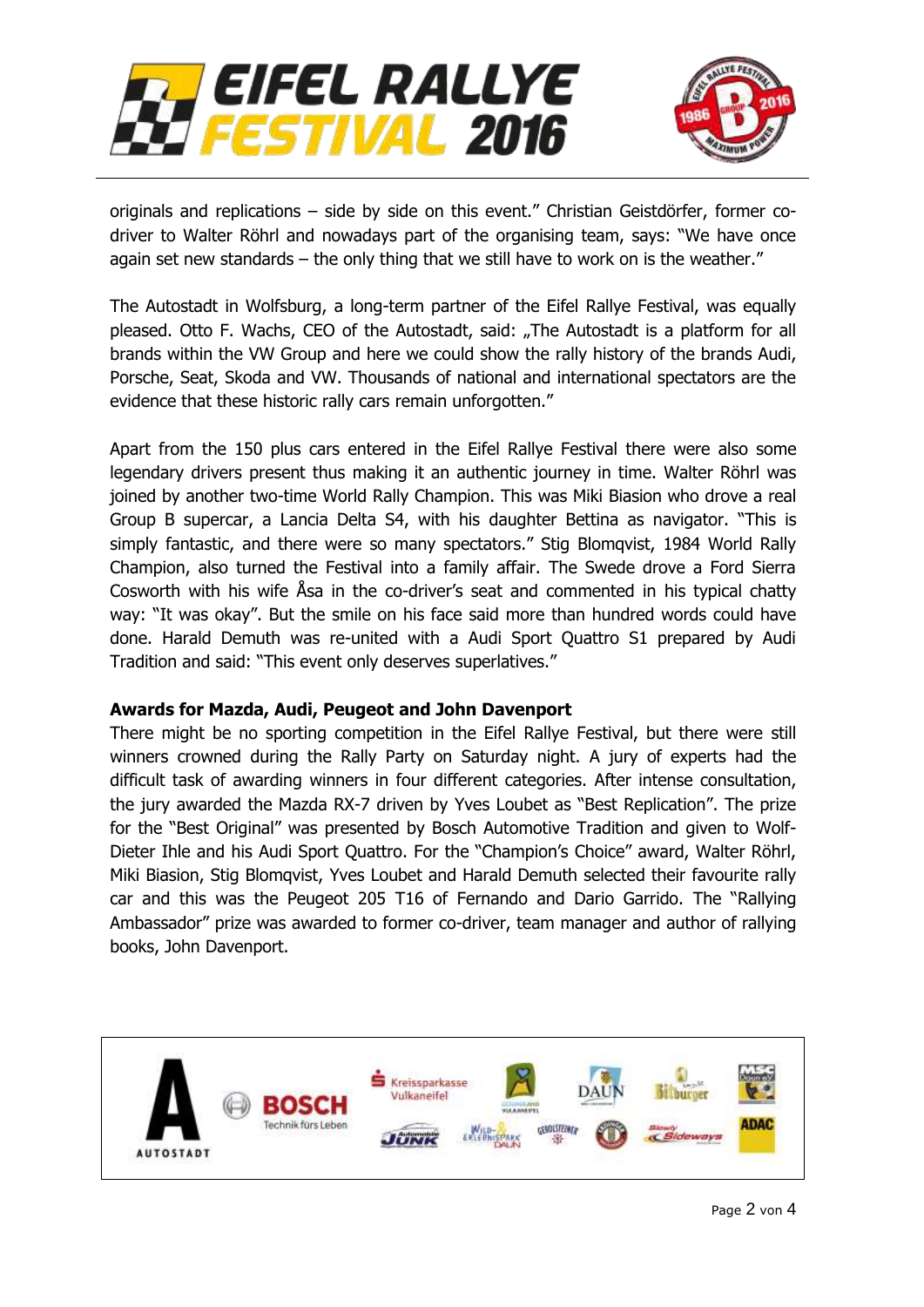



## **More than €9,000 for a good purpose**

Eberhard Riedel received an early and very special birthday present from his wife Anette and daughter Franziska. For the shakedown of the Eifel Rallye Festival, three days before his birthday, the German was allowed to jump into the co-driver's seat of an Audi Sport Quattro next to Walter Röhrl. The Riedel family had won this ride in a hard fought battle for the highest bid on eBay ending with a record sum of  $\epsilon$ 4,565.11 (£3,800). And since Wolf-Dieter Ihle, the owner of the Audi, then doubled this amount, the local organisation "Bürger für Bürger e.V." received a cheque of no less than  $\epsilon$ 9,130.22 (£7,600).

### **Side stories**

### **World-wide interest**

While the participants entered for the Eifel Rallye Festival came from 17 different countries, the journalists were even more international. There were nearly 140 reporters, photographers and film cameramen accredited for the event who came from 21 countries and from four continents. Only the Australian continent was not represented by a journalist, but nevertheless there were spectators coming all the way from Down Under to Daun to watch the event.

#### **Jürgen Stehr paves the way for the Bosch Super Stage**

Jürgen Stehr is not only a long-term participant in the Eifel Rallye Festival with his Mercedes rally cars, but this year he was also a helping hand in the background. A few days before the Festival, Jürgen Stehr's fleet of contractor's vehicles set out to prepare the loose-surfaced Bosch Super Stage for the event.

#### **Exchange with France**

At the end of August, a new event for historic rally cars will see the light of day. The Vosges Rallye Festival will export the successful format of the Eifel Rallye Festival to France. In addition to members of the organising team of the Vosges event, the mayor of the host town, La Bresse, also came to the Eifel. Raymond Marchal was delighted by the concept and the crowds it attracted. "It is crazy how many people came here and how enthusiastic they were. There were more people than I had ever expected. It is impressive to see that the organisers have blocked the whole town, which is a plus for both the rally